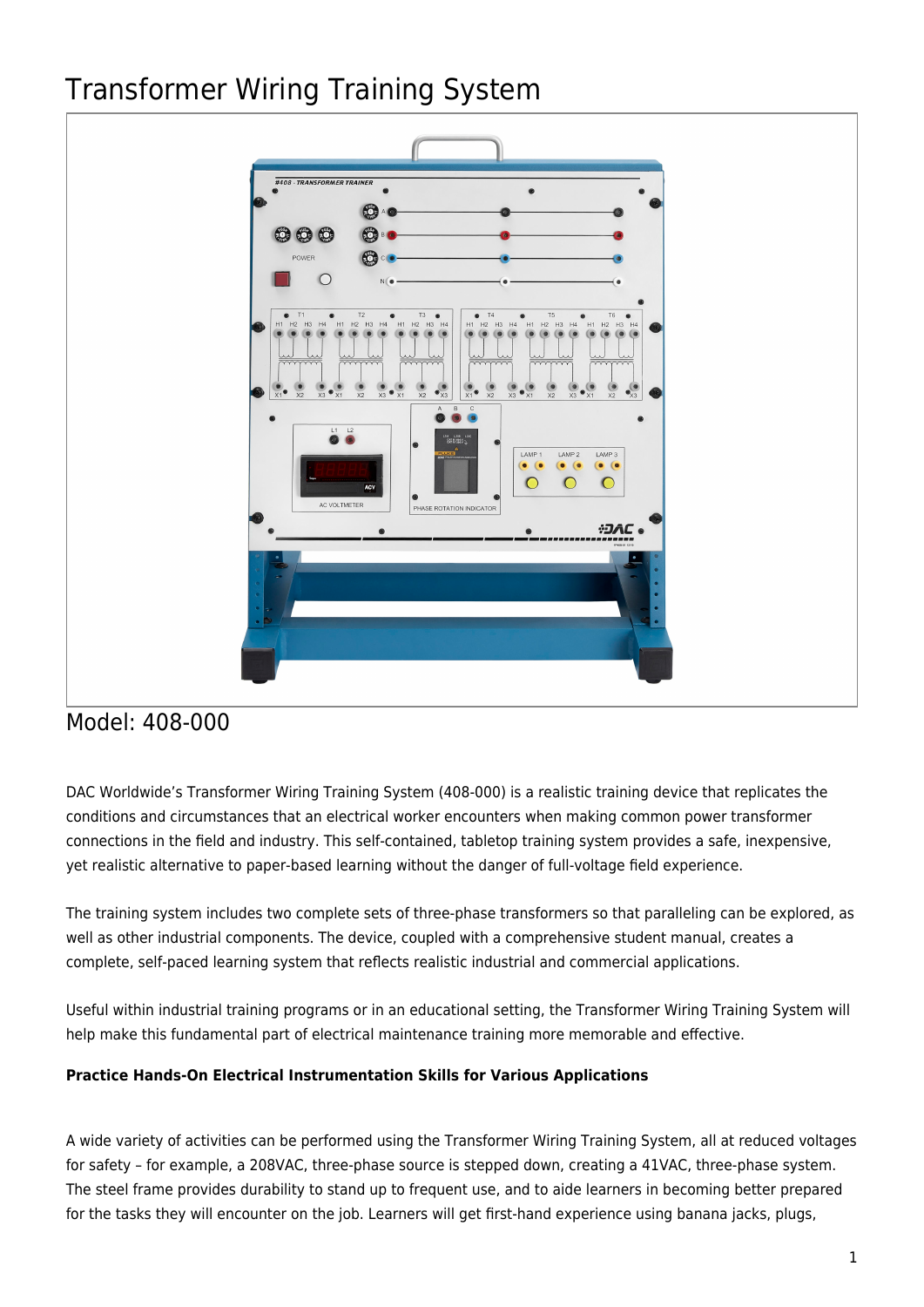ground/primary connections, and secondary connections using both three-phase and single-phase applications.

This electrical training system utilizes a 16-gauge, formed-steel support structure, which allows for attachment to base assembly or associated mounting bench products. It includes a circuit breaker for lock-out/tag-out, a pilot light, an emergency stop switch, and an internal electrical interlock, which de-energizes power when opening electrical enclosure.

Through the use of both single-phase and three-phase activities within this training system, learners will benefit from eight (8) instructor fault switches in the rear of device, which simulates failure conditions and allow real-time assessment and troubleshooting for students.

#### **Hands-On Exercises and Learning Activities Lead to Realistic Results**

DAC Worldwide's Transformer Wiring Training System also features exercises and learning activities that focus more on results and less on secondary academic background information. This comprehensive training system offers content in electrical principles, with individual learning activities provided in a self-paced or instructor-led format.

Using the course content, learners will study topics like analyzing transformer single-phase/three-phase voltages, identifying transformer turns ratio (TTR), demonstrating how connections can produce incorrect motor rotation, and more. Students will also get training on hands-on skills, like performing transformer connections, interconnecting multiple transformers in Wye or Delta configurations, simulating a burned-out transformer in a three-phase bank, and much more.

#### **Student Training Manual Available to Enhance Learning**

A copy of this course's Student Training Manual is available with the training system. The Student Training Manual takes the technical content contained in the learning objectives, and combines it into one perfectly-bound book. If you would like to inquire about purchasing additional Student Training Manuals for your program, please contact your local DAC Worldwide Representative for more information.

#### **FEATURES & SPECIFICATIONS**

- Welded aluminum base assembly using 1.5" square, 1/8" wall tubing
- 16-Gauge formed-steel support structure, allowing for attachment to base assembly or associated mounting bench products
- 16-Gauge, formed-steel electrical enclosure
- Powder-coated surfaces throughout
- Powder-coated and silk-screened 1/8" aluminum front panel face, 19" x 18.5"
- Keyed instructor power switch
- Circuit breaker with provision for lock-out/tag-out
- Pilot light and emergency stop switch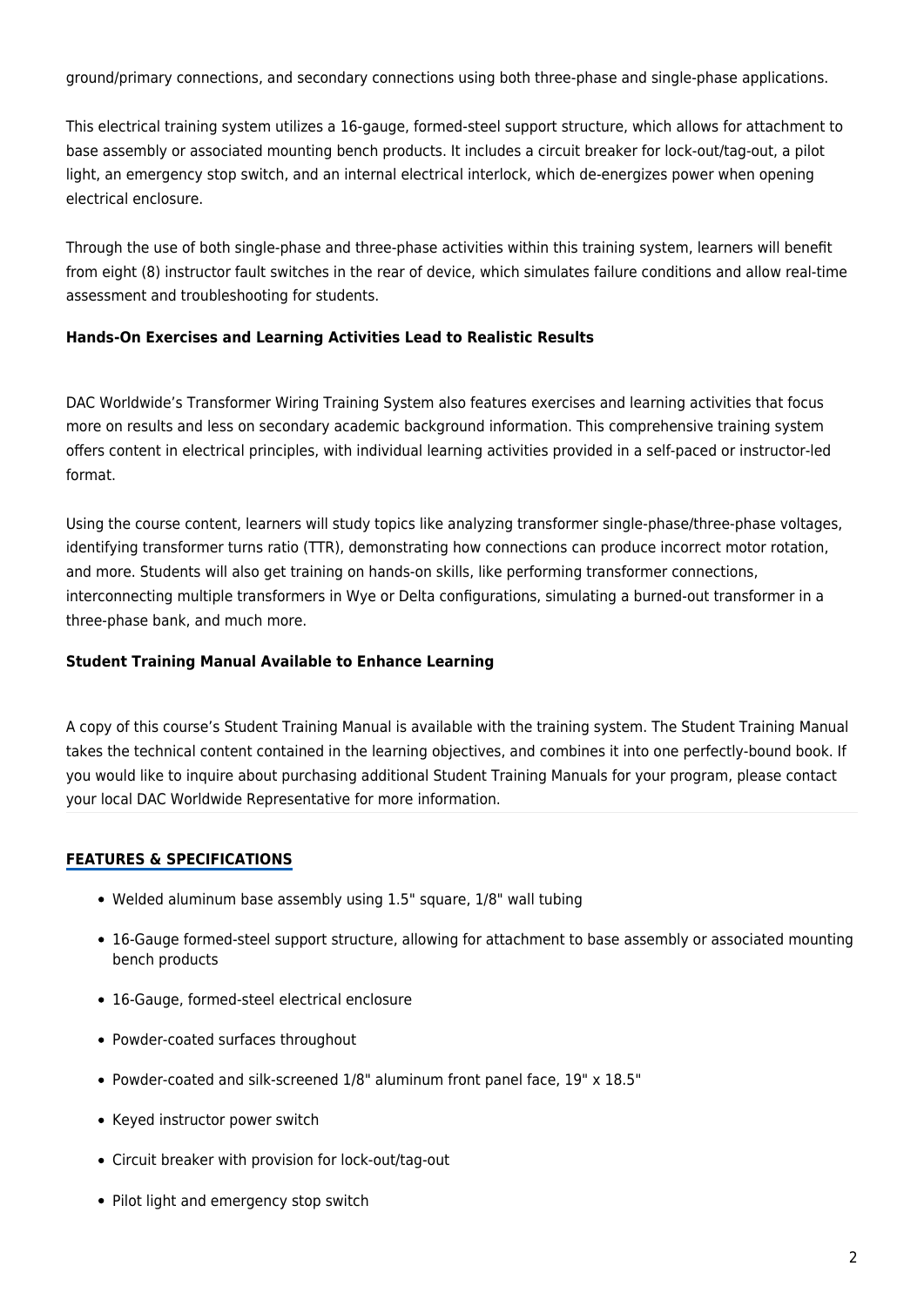- Internal electrical interlock, de-energizing power when opening electrical enclosure
- Color-coded banana-jack receptacles for all transformers and associated components
- Permanent internal grounding (not dependent on student wiring)
- Eight (8) instructor fault switches (rear of device)
- Allows for both single-phase and three-phase activities
- Banana jack connections used throughout
- Low-voltage operation using step-down transformers
- Internally-fused
- Packaging for shipment via motor freight

#### **PRODUCT DIMENSIONS**

- **Product Dimensions**  $(W \times H \times D)$ 19in. x 19in. x 15in. (480 x 480 x 381 mm) 45 lbs. (23 kg)
- **Shipping Dimensions** 70 lbs. (28 kg)

#### **UTILITIES**

208V/60Hz/3Ph power

#### **ACCESSORIES**

- Patch cords
- Panel-mounted voltmeter and phase rotation meter
- Use/Exercise Guide

#### **OPTIONS**

- #945 Bench Top Panel Rack (Recommended)
- #560-000 Electrical Trades Training Manual (IPT)
- #560-001 Electrical Trades Handbook (IPT)
- #902 Electromechanical Workstation

**COURSE CONTENT** The courseware, useful in both an instructor-led or self-directed format, includes illustrated,